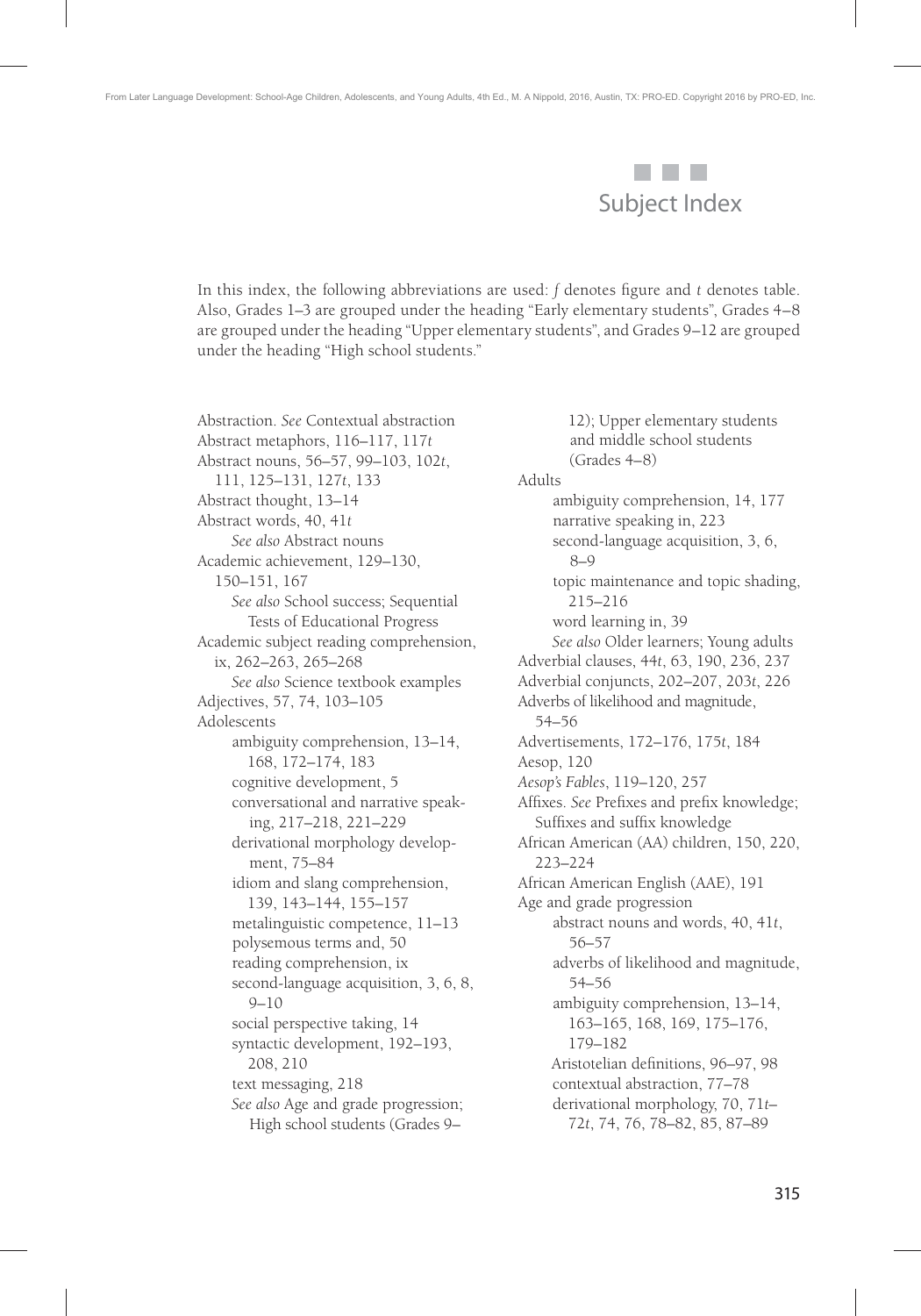discourse, 214–217, 214*t*, 219, 222– 225, 233*t*, 234–236, 238–240, 239*f* double-function terms, 52–54 epistemological expressions, 60 idiom and slang comprehension, 140, 141–145, 147–149, 153–154, 156, 172 linguistic attainments, 17, 19*t*–22*t* metaphor and proverb comprehension, 115, 116–119, 121–129, 131–134, 177–178 morphological analysis, 47, 48, 57–58, 76–77 polysemous terms, 51 prefix and suffix knowledge, 76, 89 reading comprehension, 86–89, 143, 256–268 root word knowledge, 76 spelling knowledge, 90–91, 273*t* syntactic development, 188*f*, 189, 191, 193, 196, 198–203, 206–208 verbs, 59, 60–61, 62 word definition knowledge, 97-110, 102*t*, 109*t* word learning, 39, 40, 41*t*, 82 word-reading ability, 88–89 written language development, 274–279 Alliteration, 257 Alphabetic code, 256, 260 *See also* Word-reading ability Ambiguity comprehension age and grade progression, 13–14, 163–165, 168, 169, 175–176, 179–182 learning strategies, 184 overview of, 161–176, 168*t*, 169*t*, 170*t*, 171*t*, 175*t* study guide, 185 Ambiguous idioms, 155 Analogical reasoning, 11, 119, 122, 124, 259, 271 Analysis. *See* Morphological analysis; Word-reading ability Anecdotes, 220–221, 223–224 *See also* Jokes; Narrative speaking "Ant and Grasshopper," 121 *See also* "The Grasshopper and the Ants"

*Antigone* (Sophocles), 135 Appositives, 194 Argumentation, 267 *See also* Counterarguments; Expository discourse; Philosophical discussions Aristotelian definitions, 36, 44t, 95-99, 101–104, 110–111 Aristotle, 96 Attempts (narrative speaking), 220 *See also* Complete episodes Babies, 6 Baseball knowledge, 242–243 Bilingualism. *See* Second-language (L2) acquisition Blending, 257, 259 Board games, 237 *See also* Chess knowledge Brain development, 5, 15 *Canadian Achievement Test*, 59 CCSS. *See* Common Core State Standards (CCSS) CD. *See* Clausal density (CD) CELF (*Clinical Evaluation of Language Functions*), 7 CELF-III (*Clinical Evaluation of Language Fundamentals, Third Edition*), 30 Certainty versus uncertainty. *See* Factive and nonfactive verbs Characters, 220 Chess knowledge, 231, 245–246 Children. See *specific grade groupings*; *specific types of children* Chinese-English speakers, 7–8 "Circus Stunts," 259 Clarification. See Request for clarification Clausal density (CD), 191, 192, 238, 240, 245, 246 Clauses. See *specifi c clauses* Clefting, 194 *Clinical Evaluation of Language Functions*  (CELF), 7 *Clinical Evaluation of Language Fundamentals, Third Edition* (CELF-III), 30 Closed-class words, 7 Code switching, 14 Cognitive development, 5, 15 Collaborative narratives, 221, 226–228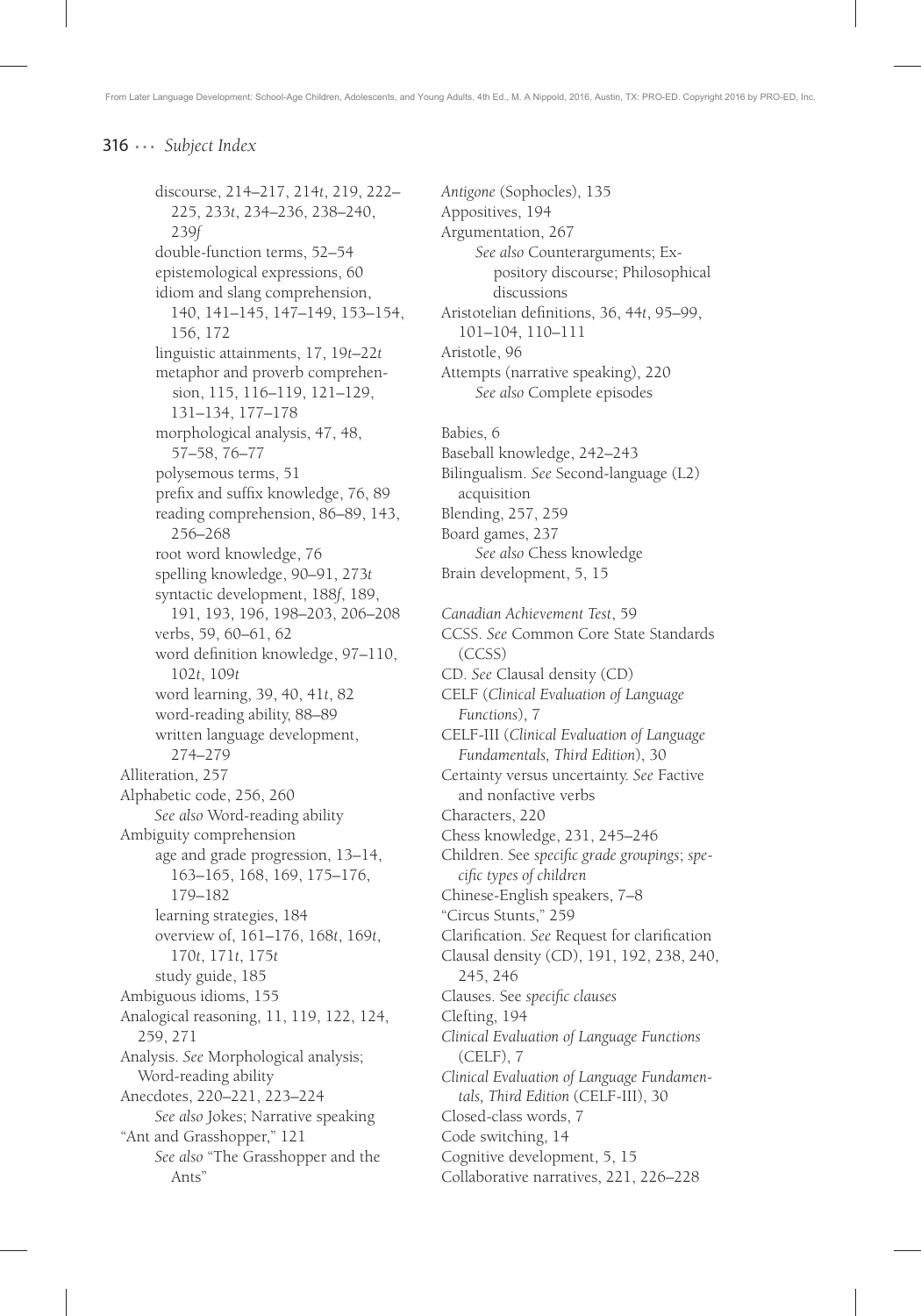College students, 268 *See also* Age and grade progression; Young adults Collocation, 207–208 Common Core State Standards (CCSS), 23–24, 232, 267, 272, 274 Common idioms, 140, 141*t* Communication units (C-units), 189, 189*t*, 190, 192 Comparative definitions, 96 Complete episodes, 225, 226 Complete syntax use, 236–242, 239*f*, 241*f* Complex sentences, 187, 188, 210, 211 Compound words, 47–48, 65, 92, 103 Comprehension monitoring, 261 *Comprehensive Receptive and Expressive Vocabulary Test* (CREVT), 30 *Comprehensive Test of Phonological Processing* (CTOPP), 258–259 Concrete metaphors, 116–117, 117*t* Concrete noun definitions, 98-99 Concrete nouns, 100, 111, 125–127, 127*t*, 133 Confidence, 259, 270 Conjunction comprehension, 196–202, 197*t*, 225–226 See also specific conjuncts Connectives Reading Test, 199–200 Consequences (narrative speaking), 220 *See also* Complete episodes Consumer education, 184 Context-specific syntactic simplification, 208–209 Contextual abstraction age and grade progression, 77–78 idiom comprehension, 140, 143– 147, 154 literate word strategies, 63 metaphor and proverb comprehension, 118–119, 121–122, 124– 125, 135, 177–180, 183–184, 205 morphological analysis, 47, 77–78 sentence ambiguity, 166–167 word learning, 43–46, 44*t*–45*t See also* Vocal intonation Conversational genre, 191–194, 192*t*, 205–206, 210, 238 Conversational speaking learning strategies, 229

overview of, 213–220, 214*t*, 228, 245–246 study guide, 230 Coordinating conjuctions, 196–199, 197*t* Coping mechanisms, 173, 177, 181–182 *Cornell Critical Thinking Test*, 59 Correlative conjuctions, 196, 197*t* Counterarguments, 219 CPH (Critical period hypothesis), 3–10 CREVT (*Comprehensive Receptive and Expressive Vocabulary Test*), 30 Critical period hypothesis (CPH), 3–10 Critical-thinking genre, 193 Critical-thinking skills, 23–24, 59 Criticism. *See* Muted criticism CTOPP (*Comprehensive Test of Phonological Processing*), 258–259 Culture, 139, 140, 149–150, 155, 158, 162 C-units (Communication units), 189, 189*t*, 190, 192 Curriculum, 12, 24–30 *See also* Academic subject reading comprehension; Common Core State Standards (CCSS); Science textbook examples DATMA (Dynamic Assessment Task of Morphological Analysis), 82–84 Decoding. *See* Word-reading ability Decomposition, 70, 86, 87 Definiendum and differentiae, 96 Definitions. See Word definition knowledge Denominal adjectives, 74 Derivational morphemes, 47, 136, 273 Derivational morphology overview of, 65–92, 67*t*–68*t*, 71*t*–72*t* reading and, 262 study guide, 93–94 See also Prefixes and prefix knowledge; Suffixes and suffix knowledge Derivational Suffix Test, 88-89 Derived adjectives and nominals, 57 Descriptive genre, 193 Dialects, 191 Dictionaries, 42, 43, 48, 63, 261 **See also Aristotelian definitions** Direct instruction, 42–43, 46, 51–52, 63, 91–93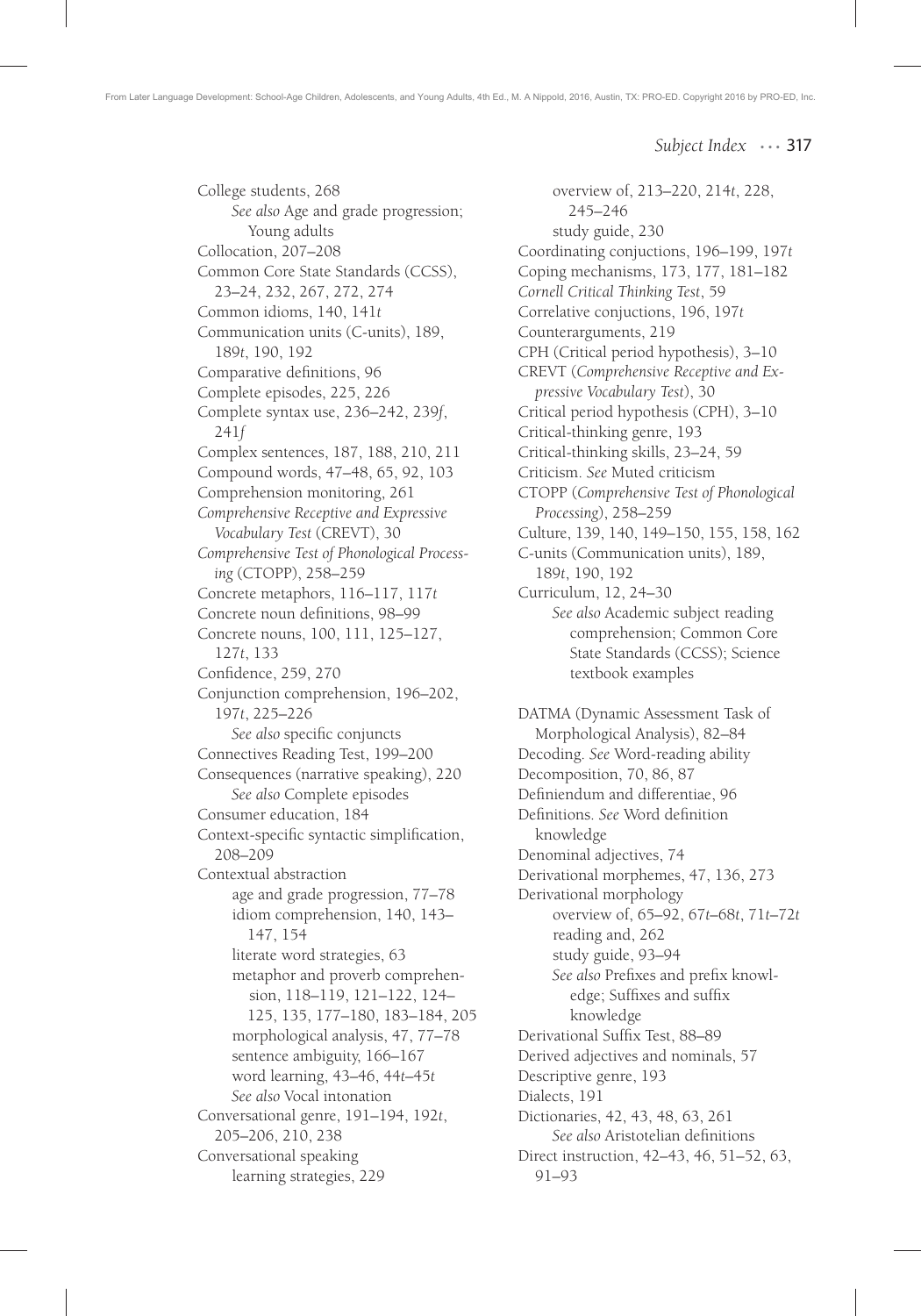From Later Language Development: School-Age Children, Adolescents, and Young Adults, 4th Ed., M. A Nippold, 2016, Austin, TX: PRO-ED. Copyright 2016 by PRO-ED, Inc.

## 318 ... *Subject Index*

Direction giving, 233, 234–236 Discourse genres. *See* Conversational speaking; Expository discourse; Narrative speaking; Persuasive genre Distributional knowledge, 78, 79, 80 Domain knowledge, 238, 242–246, 248, 250 *See also* Epistemology; Topic knowledge Double-function terms, 52–54, 176 Double meanings. *See* Ambiguity comprehension Dual coding hypothesis, 100 Dutch-speaking children, 45, 200–201 Dynamic Assessment Task of Morphological Analysis (DATMA), 82–84 Early elementary students (Grades 1–3) abstract thought, 13 ambiguity comprehension, 170 CCSS and, 23 classroom language, 24–25 derivational morphology, 73 metalinguistic competence, 12 morphological analysis, 47–48 reading comprehension, 11, 258–261 spoken language development, 216 word definition knowledge, 96 written language development, 274 *See also* Age and grade progression Echoic mention theory, 180, 181 Educational levels, 106–107, 133 Elaborated subjects, 194 Embedded episodes, 225 English dialects, 191 English language immersion, 7–8 Environment brain development and influence of, 5 reading and writing and role of, 253–254, 269–270 second-language acquisition and, 8, 9–10 simultaneous bilingualism and, 6 word learning and, 39 *See also* Culture; Exposure *Epaminondas*, 222 Episodes, 220, 222, 225–226

Epistemological expressions, 60 Epistemology, 231 European American (EA) children, 150 Event-related brain potential (ERP) techniques, 7 Explicit learning, 8 Expository discourse adverbial conjuncts, 205–206 importance of, 34 learning strategies, 249–250 overview of, 232–250, 239*f*, 241*f*, 247*f* school success and, 194 study guide, 250 Expository writing, 275, 276, 277*f Expository Writing* (Buck & Woodbridge), 232 Exposure contextual abstraction, 43, 45–46 idiom comprehension, 145 to literature, 70, 257–258, 260 proverb comprehension, 125, 126 storytelling, 228 syntactic development, 211 *See also* Culture; Environment Extracurricular activities, 12 Fables, 120–121, 136, 192, 210 See also *Aesop's Fables* Factive and nonfactive verbs, 61–62 Factually related utterances, 217 "The Fast-Food Restaurant," 240 Fast mapping, 43 Feelings, 222–224 Figurative language. *See* Idiom comprehension; Metaphor comprehension; Proverb comprehension; Slang comprehension Finite clauses, 190, 237 First-language acquisition, 4–5 *See also* Syntactic development Focused turns, 217 Folktales, 121, 136, 222 Football knowledge, 243, 270–271 French-English speakers, 9, 10, 273 French language immersion, 8 *Frog, Where Are You?* 222–223 *Frog Goes to Dinner*, 60, 190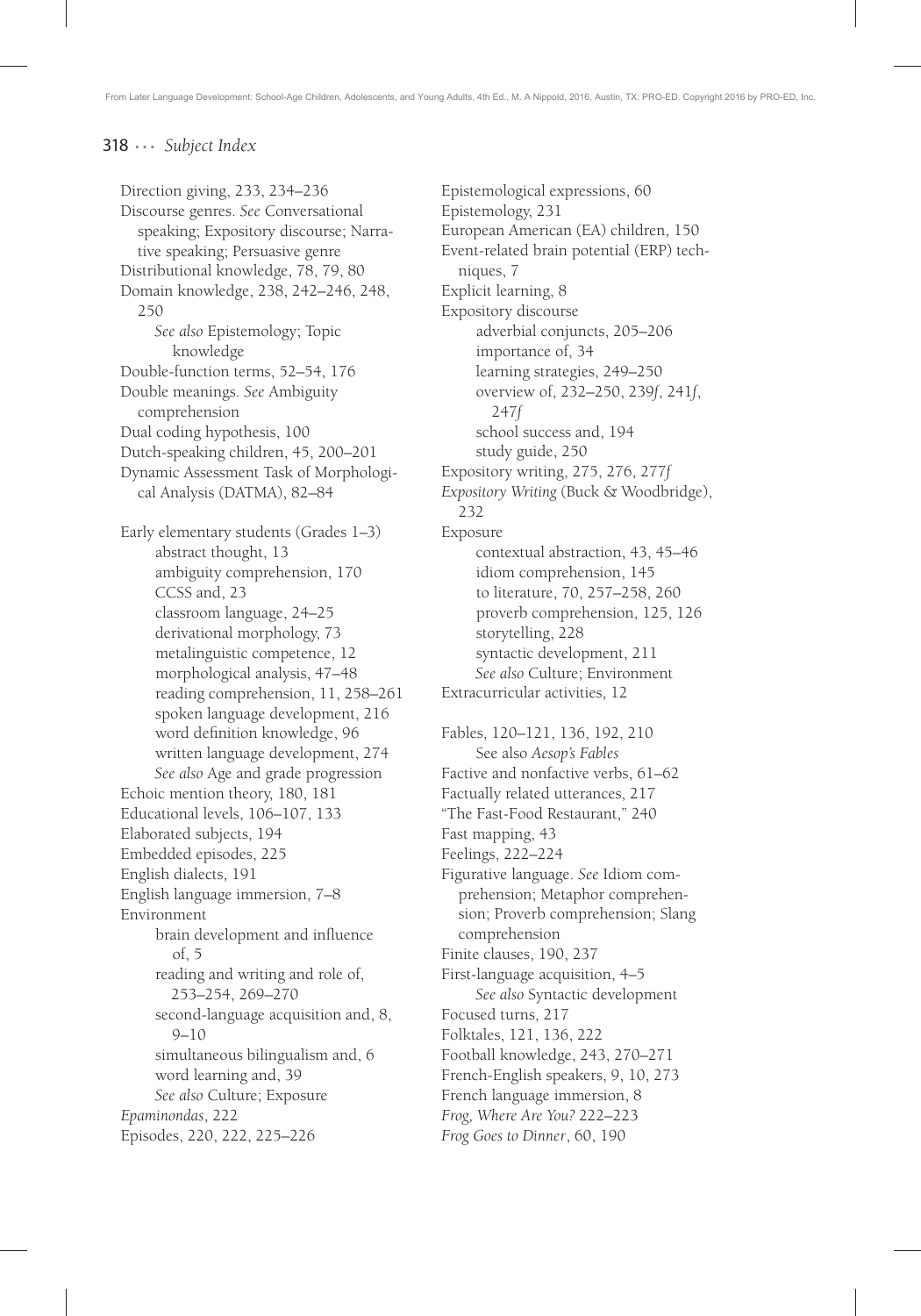*Fullerton Language Test for Adolescents*, 143, 145 *Gates-MacGinitie Reading Test*, 90, 166 Gender differences, 4, 156, 173, 177, 224 Genre, 191–194, 192*t* Gerunds, 44*t*, 190 Glossaries, 42, 43, 63 **See also Aristotelian definitions** GORT-3 (*Gray Oral Reading Tests, Third Edition*), 30 Grammatical processing and structures, 7, 10 "The Grasshopper and the Ants," 257–258 *See also* "Ant and Grasshopper" *Gray Oral Reading Test, Third Edition*  (GORT-3), 30 Hebrew-speaking population, 57, 74, 124–125 Hierarchical organization, 224 High school students (Grades 9–12) CCSS for, 24, 232 classroom language demands, 28–29, 255 direct instruction, 42–43 metaphor comprehension, 114, 135 morphological analysis, 48 reading comprehension, 265–268 word definition knowledge, 97 word learning, 39 *See also* Adolescents; Age and grade progression "Hired by the Pony Express," 114, 135 Houghton Mifflin Mathematics, 199 Humor, 167–174, 168*t*, 169*t*, 170*t*, 171*t* Idiom comprehension age and grade progression, 171–172 learning strategies, 158–159 overview of, 139–155, 141*t* psychological meaning, 176 study guide, 159–160 *I Know Why the Caged Bird Sings* (Angelou), 114 Illustrative definitions, 96 Imagery, 99, 100, 127, 128–129, 135, 151–153

Immersion. *See* English language immersion Implicit learning, 8 Individualism. *See* Linguistic individualism Indonesian-English speakers, 9–10 Infants, 6 Inferential comprehension, 263 Infi nitives, 44*t*, 190 Inflectional morphology, 65, 66, 69 See also Suffixes and suffix knowledge Information processing hypothesis, 132, 134 Initiating events, 220 *See also* Complete episodes Instruction. *See* Direct instruction Intelligence test scores, 144–145, 150, 165, 168, 169 *See also* Academic achievement; School success Internal responses (narrative speaking), 222–224 Interpersonal conflicts, 238, 240-242, 241*f* Interpersonal style, 216 Interpretation. *See* Problematic interpretation Intersentential growth, 24–30, 187, 202–208, 203*t* Intonation. *See* Vocal intonation Intrasentential cohesion devices, 226, 227–228 *See also* Conjunction comprehension Intrasentential growth, 187, 189, 190– 202, 192*t*, 195*t*, 197*t An Introductory Course in Exposition*  (Perry), 232 Iowa Project, 30–33, 31*t*–32*t* Italian speakers, 98, 106–107 Japanese-English speakers, 10, 204–205 Jokes, 167–169, 168*t*, 171*t*, 173, 220 Kindergarten students, 36, 96, 220–221, 256–258, 274 *See also* Age and grade progression Knowledge. *See* Domain knowledge;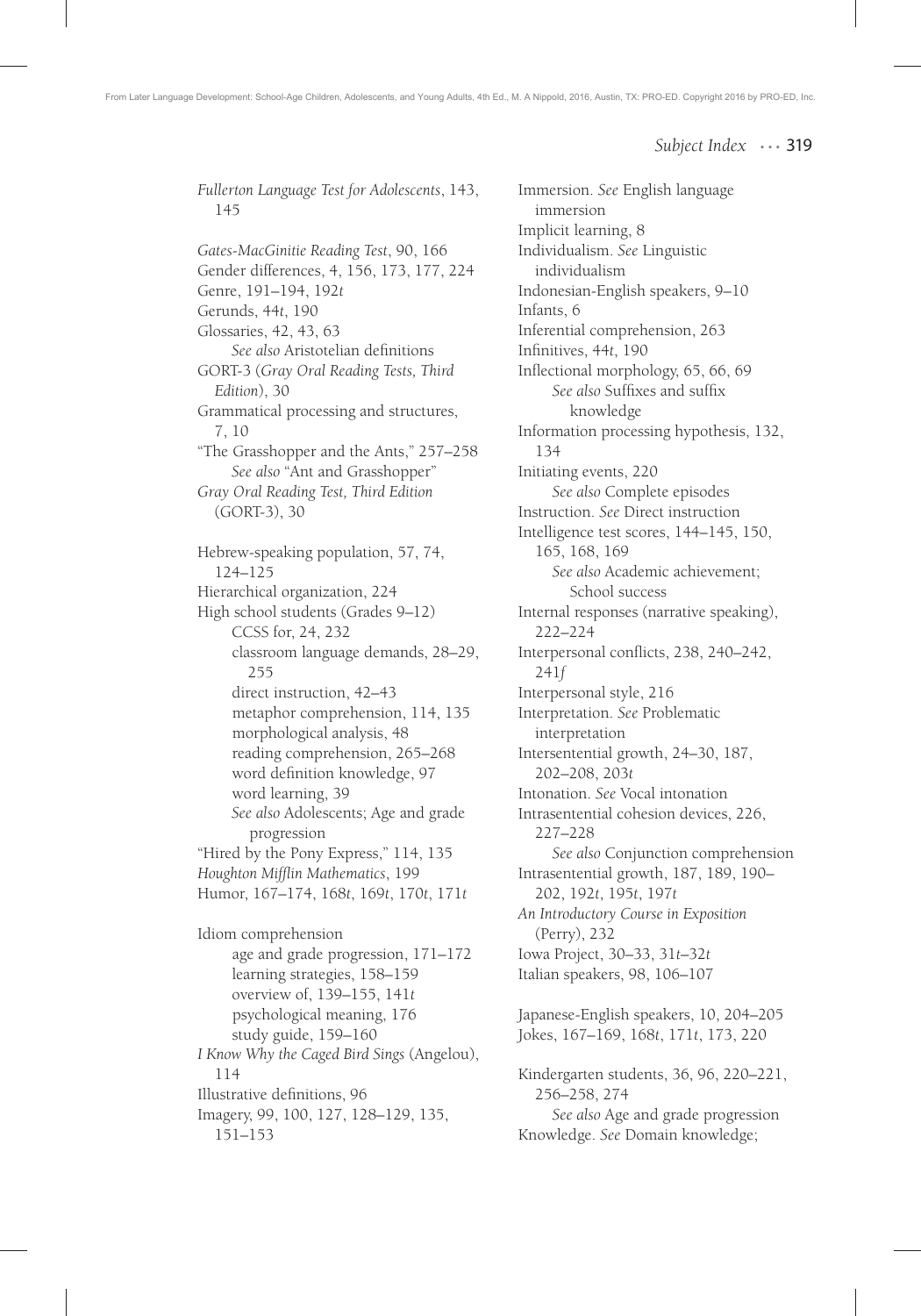Spelling knowledge; Syntactic knowledge; Topic knowledge

Language acquisition. *See* First-language acquisition; Second-language (L2) acquisition Language development, poor. *See* Iowa Project Language development markers, 2–3 Language experience hypothesis, 126, 134, 148, 150 Language learning sources, 11–12 *See also* Parents; Teachers Later language development, 1–18, 19*t*–22*t* Learning strategies ambiguity comprehension, 184 conversational and narrative speaking, 229 expository discourse, 243, 249–250 idiom and slang comprehension, 158–159 metaphor and proverb comprehension, 134–137 reading comprehension, 256–257, 258, 260–261, 265 spelling knowledge, 271, 272 syntactic development, 35–36, 200, 210–211 word definition knowledge, 110–111 word-reading ability, 35, 256–257, 258 written language, 270, 271, 274–280, 277*f See also* Scaffolding Lexical ambiguity in advertisements, 176 in jokes, 167, 168 in riddles, 169 in sentences, 162, 163, 164, 165, 166 Lexical cohesion, 207–208 Lexical development, 30–33, 31*t*–32*t*, 35 Lexical morphemes, 47–48 Lexical substitution, 26 Lexicons, 11, 12, 15, 49–64, 49*t* Lexicon–syntax interface, 28 Linguistic individualism, 11–12 Listener engagement, 222, 223, 260

Listening comprehension, 130, 151 *See also* Receptive tasks Literacy skills conjunction comprehension, 198, 200 contextual abstraction, 43, 46 metalinguistic awareness, 171 narrative speaking, 220 polysemous terms, 51 proverb comprehension, 129–130 real-world, 184 role of environment, 253–254 syntactic development, 209–210 *See also* Academic subject reading comprehension; Reading comprehension; Word learning; Word reading ability Literate lexicons, 49–64, 49*t* Literate verbs, 58–61 Literature exposure, 257–258, 260 *Lorge-Thorndike Intelligence Tests*, 123 Low-frequency syntactic structures, 194–196, 195*t*, 209

Magnetic resonance imaging (MRI), 5 *Matching Familiar Figures Test* (MFFT), 164 Mathematic ability, 129, 199 Meanings. *See* Physical and psychological meanings; Primary and secondary meanings; Word definition knowledge Mean length of C-unit (MLCU), 192 Mean length of T-units (MLTU), 193–194, 210, 238, 240, 245, 246, 276 Mean length of utterance (MLU), 4, 191, 210 Mean length of utterance in words (MLU-W), 278 Mean number of words. *See* Communication units (C-units); Terminable units (T-units) Memory capacity, 224, 225 Mental imagery, 127, 128–129, 135, 151–153 Mental-imagery strategy, 100 Metacognitive verbs. *See* Metalinguistic and metacognitive verbs Metalexical development, 75 Metalinguistic and metacognitive verbs, 58–61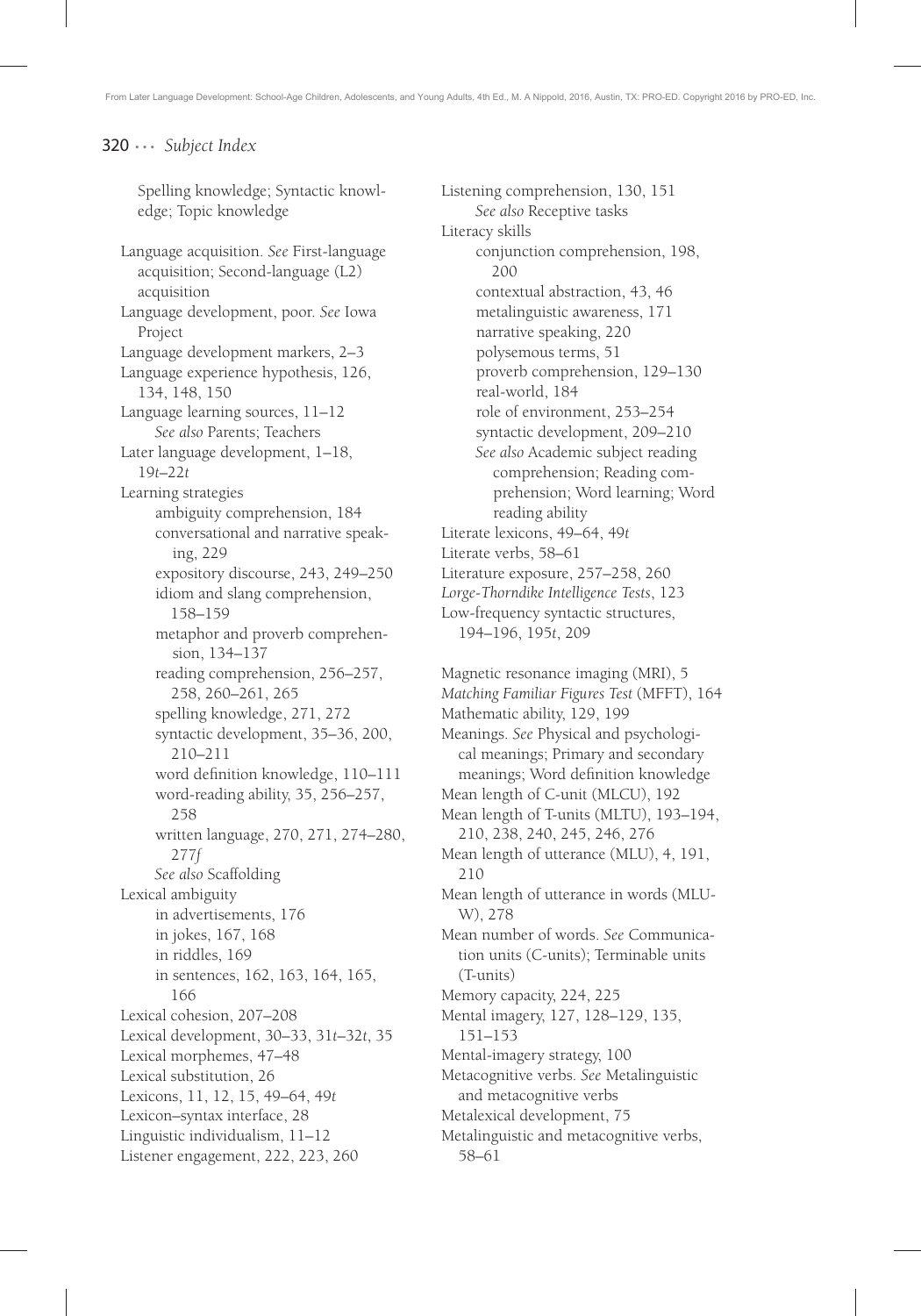Metalinguistic awareness, 161, 171 Metalinguistic competence, 12–13, 47, 95, 97, 106–107, 108 *See also* Contextual abstraction; Morphological analysis Metaphor comprehension, 13, 113–120, 117*t*, 134–138 Metaphoric words. *See* Double-function terms Metasemantic hypothesis, 126, 133, 134, 148–149, 153 MFFT (*Matching Familiar Figures Test*), 164 "The Mice in Council," 192 Middle school students. *See* Upper elementary students and middle school students (Grades 4-8) Mixed metaphors, 116 MLCU (Mean length of C-unit), 192 MLTU. *See* Mean length of T-units (MLTU) MLU (Mean length of utterance), 4, 191, 210 MLU-W (Mean length of utterance in words), 278 Modal auxiliary verbs, 194 "The Monkey and the Dolphin," 192 Morphological ambiguity, 170 Morphological analysis, 46–48, 63–65, 136, 261–262, 272–273 *See also* Derivational morphology Morphological awareness, 70, 260 Morphologically complex words, 57–58, 71*t*–72*t*, 76–84, 91–93 Morphological Relatedness Test, 88 Motivation expository discourse and, 232, 236, 246, 248, 249–250 linguistic individualism, 11 second-language acquisition, 9–10 for written language, 270 MRI (Magnetic resonance imaging), 5 Muted criticism, 182 Narrative genre, 191, 192, 192*t*, 193, 194, 210 Narrative speaking, 214*t*, 219–229, 230 Narrative writing, 275–276 *National Educational Development Tests*, 144

*Neale Analysis of Reading Ability, Revised*, 151 Negative definitions, 96 *Nelson-Denny Reading Test*, 87 Neutral versus nonneutral derivatives, 69, 74, 76, 78, 79, 80, 85, 86 New Zealand children, 150–151 Nominal clauses, 44*t*, 63, 190, 236, 237 Nonfactive verbs. *See* Factive and nonfactive verbs Nonfinite clauses, 237 Nonfinite verbs, 190, 194 Nonneutral derivatives. *See* Neutral versus nonneutral derivatives Nouns, 103–106 *See also* Abstract nouns Older learners, 8 *See also* Adolescents; Adults Opaque idioms, 145–146, 147, 149, 151, 153 Open-class words, 7 Operational definitions, 96 Oral word-reading, 86, 87 *See also* Pronunciation; Word-reading ability *Oregon Statewide Assessment*, 129 *Oxford Dictionary of Slang*, 159 Parents, 9–10, 253, 254 *See also* Environment Partial word knowledge, 40, 42 Participles, 44*t*, 190 Passive voice, 194 Past tense counterfactuals (PCFs), 195–196 PATs (*Progressive Achievement Tests*), 130, 151 PCFs (Past tense counterfactuals), 195–196 PCR (Peer Conflict Resolution task), 238, 240–242, 241*f Peabody Picture Vocabulary Test, Revised* (PPVT-R), 30, 119, 170 *Peabody Picture Vocabulary Test, Third Edition*, 84 Peer admiration, 226, 228, 249 Peer communication, 218, 220 Peer Conflict Resolution (PCR) task, 238, 240–242, 241*f*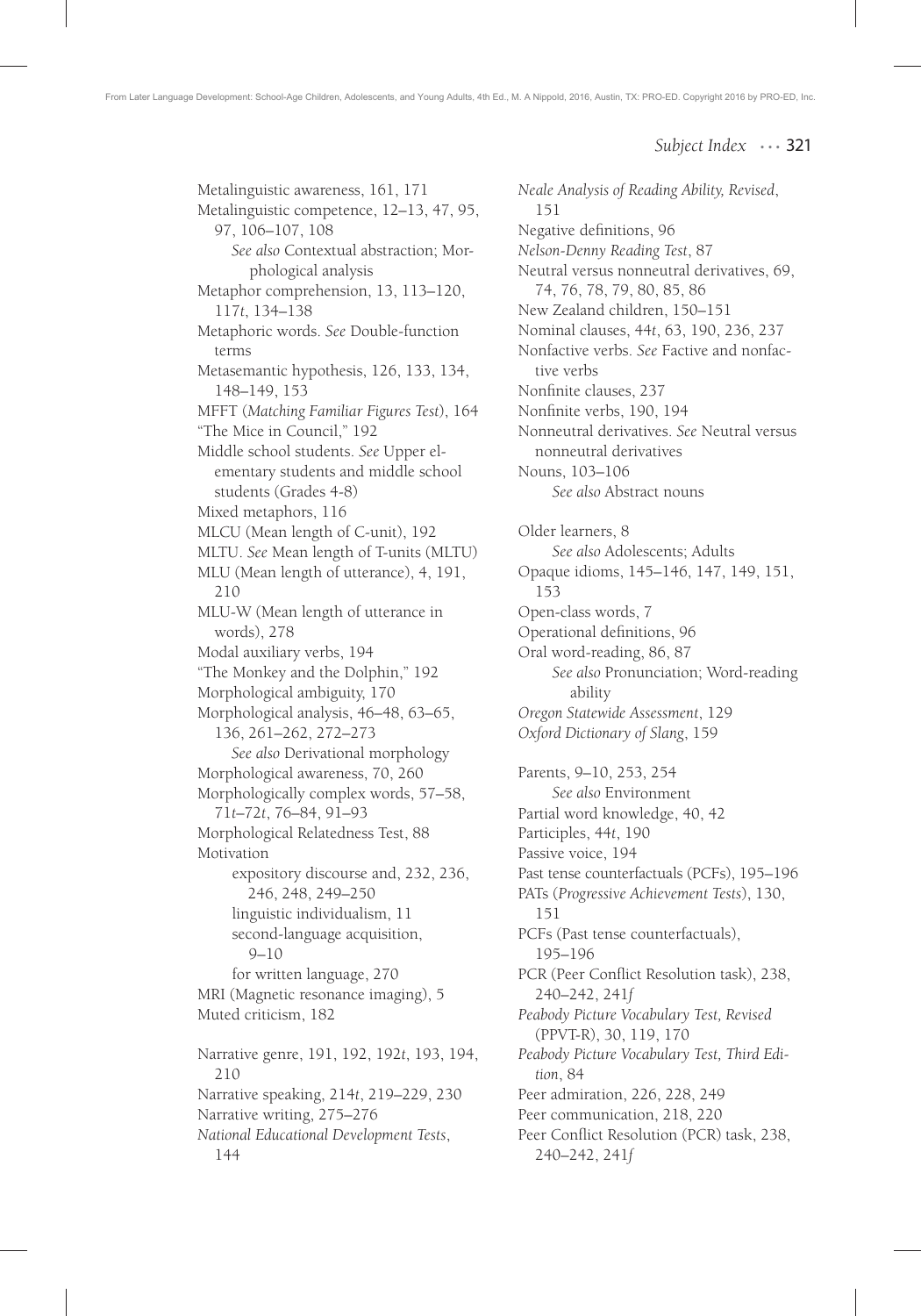Peer interaction, 173–174 *Penguin Dictionary of English Idioms*, 159 Perfect aspect, 194 Personal anecdotes, 220, 221, 223–224 Personality, 216 Perspective-related utterances, 217 Persuasive genre, 193 Persuasive writing, 206, 207, 210, 274– 275, 276, 278–279 Philosophical discussions, 218–219 *See also* Argumentation; Expository discourse Phonemes, 256 Phonetic changes, 73, 74 *See also* Neutral versus nonneutral derivatives Phonetic spelling, 271–272 Phonics, 257 Phonological ambiguity, 163, 164, 168, 169 Phonological awareness, 256–258 *See also* Word-reading ability Physical and psychological meanings, 52–54, 174, 176 Piagetian theory, 97, 168 Pleasure reading, 35, 264–265 Political knowledge, 244–245 Pollution knowledge, 243–244 Polysemous terms, 49, 50–52 *See also* Double-function terms Postmodification, 194 PPVT-R (*Peabody Picture Vocabulary Test, Revised*), 30, 119, 170 Pragmatic ambiguity, 170 Predicative metaphors, 113, 114 Prefixes and prefix knowledge, 46–47, 48, 57, 65, 66*t*, 76 Prepositional phrases, 194 Preschool children, 50, 63, 274 Primary and secondary meanings, 49, 50–52 Problematic interpretation, 219 Problem-solving styles, 164 Production tasks, 73, 74, 81, 86 *See also* Oral word-reading; Spoken communication *Progressive Achievement Tests* (PATs), 130, 151 Pronunciation, 76–77

*See also* Oral word-reading; Wordreading ability Proportional metaphors, 114, 119, 120 Proverb comprehension about, 120–121 abstraction and, 13, 121–131, 127*t*, 177–180, 183–184 development of, 121–125 learning strategies, 136–137 through the life span, 133–134 as measures of later language development, 11 mental imagery, 128–129 study guides, 137–138, 159–160 word knowledge, 131–133 Psychological meanings. *See* Physical and psychological meanings Psychological metaphors, 117, 118–119, 135–136 Puberty, 3, 7–8 *See also* Adolescents Reader confidence, 259 Reader engagement, 248 Reading comprehension about, 255–256 adolescent academic subjects and difficulty in, ix age and grade progression, 86–89, 256–268 ambiguity comprehension, 166 Aristotelian definitions, 101, 102–103 conjunction use, 198 contextual abstraction, 43 derivational morphology, 84, 86–89 idiom comprehension, 140, 144, 145, 150, 151 Iowa Project results, 30–33, 31*t*–32*t* as a language learning source, 11 learning strategies, 256–257, 258, 260–261, 265 narrative speaking, 220 proverb comprehension, 130 study guide, 281 vocabulary size, 40 writing, topic knowledge, and, 270–271 *See also* Literacy skills; Science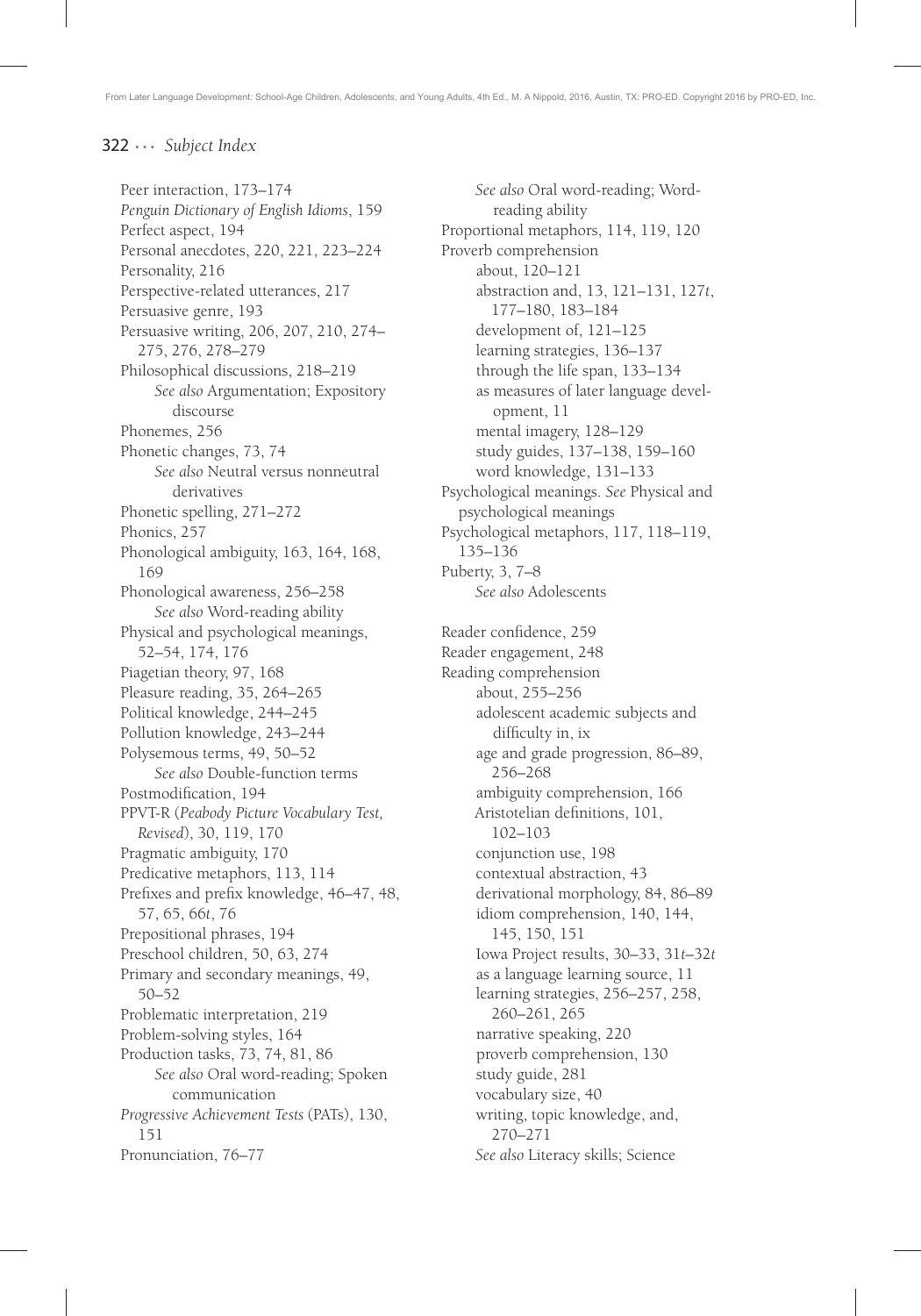textbook examples; Word-reading ability Reading exposure, 70 Reading fluency, 260 *See also* Literacy skills Reading for pleasure, 35, 264–265 Reading proficiency. See Literacy skills Reading readiness, 256–258 Reading to learn, 262 *See also* Academic subject reading comprehension; Science textbook examples Real-world literacy, 184 *See also* Advertisements Reasoning. *See* Analogical reasoning Receptive tasks, 73, 74 *See also* Listening comprehension Reciprocal teaching, 264 Relational knowledge, 78 Relative clauses, 44*t*, 63, 190, 191, 236, 237 Request for clarification, 219 Rhyme, 257 Riddles, 169, 169*t*, 170, 170*t*, 171, 171*t Roles and Responsibilities of Speech-Language Pathologists in Schools* (ASHA), 34 Root word knowledge, 66, 68–69, 76, 78, 91, 103 SAE (Standard American English), 191 SALT. *See* Systematic Analysis of Language Transcripts (SALT) Sarcasm, 177–184, 185 SAT (*Scholastic Aptitude Test*), 267 Scaffolding, 254, 270 *Scholastic Aptitude Test* (SAT), 267 School-based speech–language pathologists, 33–36 *See also* Learning strategies School success adverbial conjuncts, 203 conjunction comprehension, 199 derivational morphology, 92–93 expository discourse, 194 idiom comprehension, 140 narrative speaking, 219–220

reading assignment completion, 267–268 reading readiness, 256–257

study guide, 37 syntax competence, 262 word definition knowledge, 95 *See also* Academic achievement Science textbook examples, 24–29 Secondary meanings. *See* Primary and secondary meanings Second-language (L2) acquisition, 3, 5–10, 43, 45–46, 150, 156–157, 205 Segmenting, 257 Semantic feature hypothesis, 116 Semantic processing, 7 Semantic transparency, 69 Sensory imagery, 99, 100 Sentence ambiguity, 162–167 Sentence comprehension, 142–143 Sentences. *See* Intersentential growth; Intrasentential growth Sequential Tests of Educational Progress, 200 Setting, 220 Sight-reading, 258, 259, 260 *See also* Oral word-reading Similes, 44*t*, 113–114 Simple sentences, 187, 210, 211 Simultaneous bilingualism, 6 Slang comprehension, 14, 139–140, 155–157, 159–160 *Snow White*, 221 Social language modification, 11 Social perspective taking, 14, 136–137, 183 Socrates, 95 Spanish-speaking children, 190–191 *Specimens of Exposition* (Lamont), 232 Speech–language pathologists. *See* Schoolbased speech–language pathologists Spelling knowledge, 76–77, 90–91, 271–273, 273*t* Spoken communication adverbial conjuncts and ease of, 203 CCSS, 232 idioms and slang terms, 140 as a language learning source, 11 metalinguistic and metacognitive verbs, 60–61 syntactic development, 188, 189, 190, 194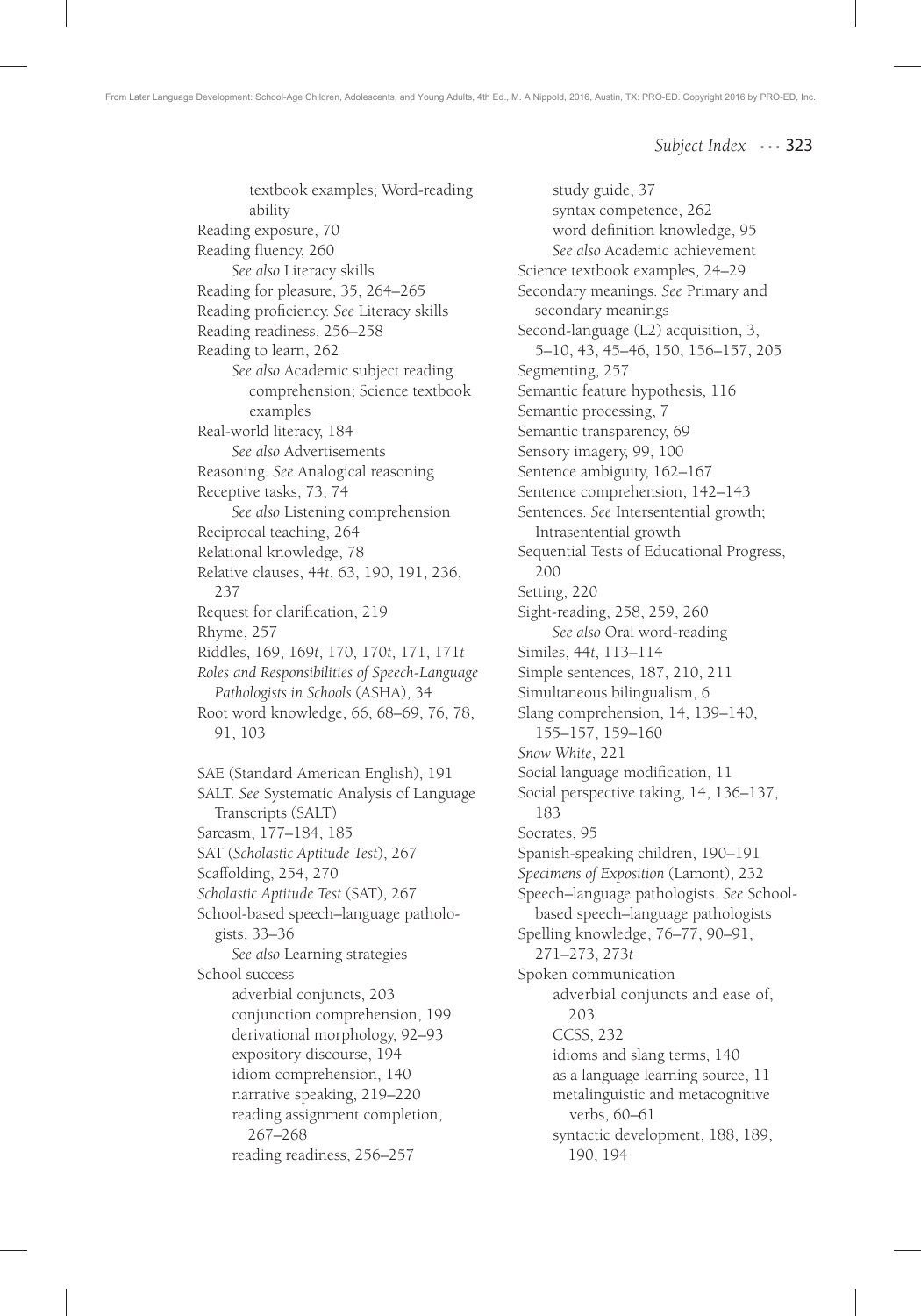word learning, 39 *See also* Expository discourse Sports, 237 *See also* Baseball knowledge; Football knowledge Sportscasting, 209 Standard American English (SAE), 191 *Stanford Achievement Test*, 198 Story grammar, 220 Storytelling, 221, 222–223, 228 Study-abroad programs, 8 Subordinate clauses, 190–191, 210 See also *specific* clauses Subordinate conjunctions, 196, 197*t*, 198, 199, 201 Successive bilingualism, 8 Suffixes and suffix knowledge, 46–48, 57, 65, 67*t*–68*t*, 75–76, 78–81, 91 See also Derivational Suffix Test Syllable deletion, 257, 259 Synonyms, 44*t*, 207, 208 Syntactic ambiguity, 162, 163, 164, 165, 166, 168, 169 Syntactic development age and grade progression, 188*f* causes of, 209–210 complete syntax use, 236–242 expository discourse, 236–238, 239*f*, 240, 241*f*, 242 intersentential growth, 202–208, 203*t* intrasentential growth, 187, 189, 190–202, 192*t*, 195*t*, 197*t* Iowa Project results, 30–33, 31*t*–32*t* learning strategies, 35–36, 200, 210–211 study guide, 211–212 Syntactic knowledge, 78–79, 80 Syntactic structures. *See* Low-frequency syntactic structures Syntax competence, 262 *See also* Complete syntax use Systematic Analysis of Language Transcripts (SALT), 206, 237, 238, 245, 275, 276 Teachers, 9–10

*See also* Learning strategies; Reciprocal teaching

"Technology Day," 272 *Teenage Mutant Ninja Turtles*, 182 Terminable units (T-units), 189, 191, 193, 237, 276 *See also* Mean length of T-units (MLTU) *Test of Language Development: Primary*, 73 Textbook demands, 24–30, 110–111 *See also* Academic subject reading comprehension; Science textbook examples Texting terms, 139 Text messaging, 218 Text structures, 120 Theme comprehension, 263–264 Topic knowledge, 270–271 *See also* Domain knowledge Topic maintenance, progressions, shading, and transitions, 215–217 *Track and Field News*, 264 Transparent idioms, 146–147, 149, 151–152, 153 T-units. *See* Terminable units (T-units)

Uncommon idioms, 140, 141*t* United Kingdom children, 151 Upper elementary students and middle school students (Grades 4-8) abstract thought, 13–14 CCSS for, 23–24 classroom language, 25–28, 36 direct instruction, 42 humor comprehension, 172–173 metalinguistic competence, 12 metaphor and proverb comprehension, 114, 116, 120–121 morphological analysis, 46–47, 48 morphologically complex words, 71*t*–72*t* reading comprehension, 144–145, 261–265 slang terms, 158 spoken language development, 226 word definition knowledge, 96-97 written language development, 39– 40, 243–244, 248, 275 *See also* Adolescents; Age and grade progression Utterance length. *See* Mean length of